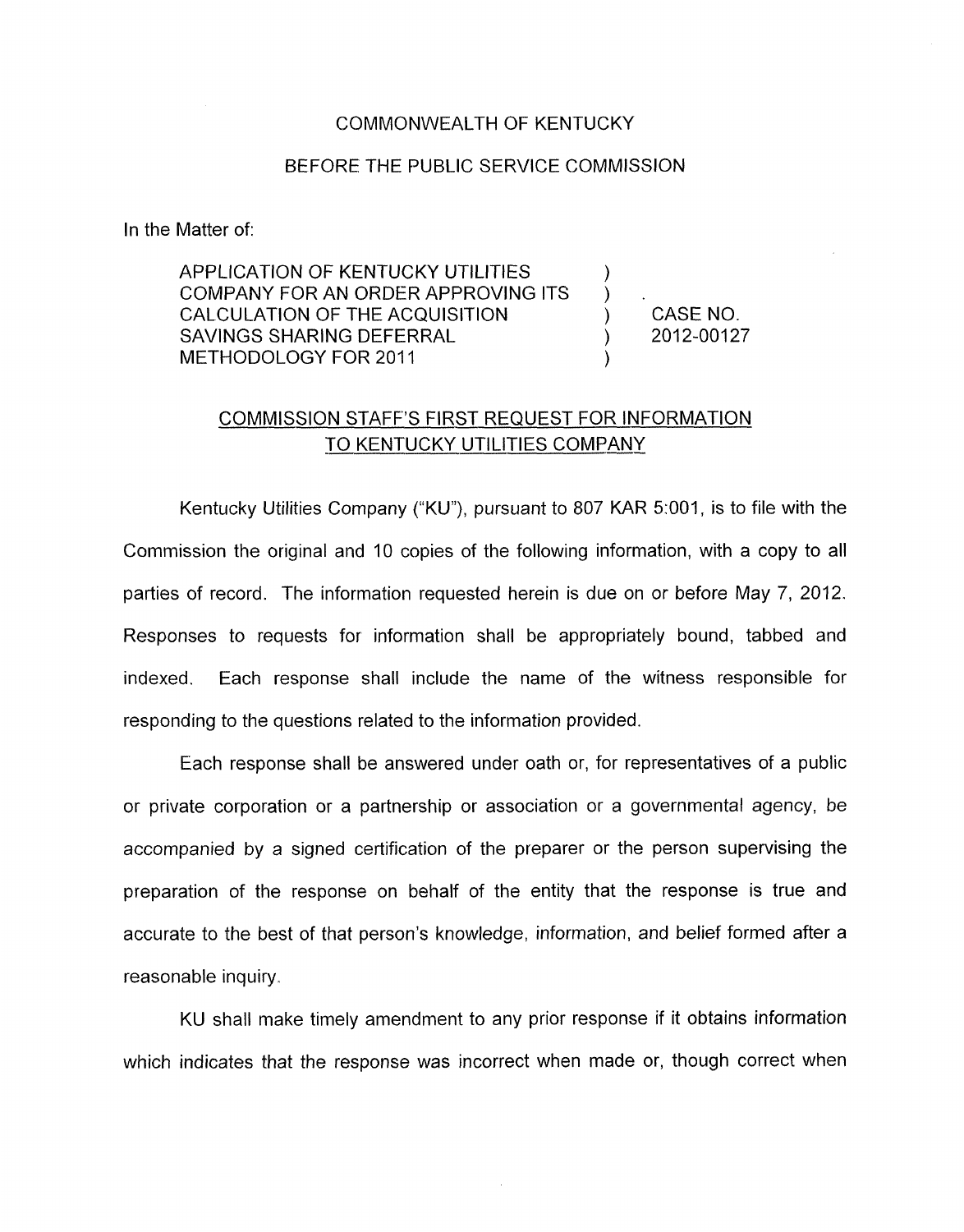made, is now incorrect in any material respect. For any request to which KU fails or refuses to furnish all or part of the requested information, it shall provide a written explanation of the specific grounds for its failure to completely and precisely respond.

Careful attention shall be given to copied material to ensure that it is legible. When the requested information has been previously provided in this proceeding in the requested format, reference may be made to the specific location of that information in responding to this request.

1. Refer to Items 7 and 8 of the Application and the stipulation agreement contained in the final order in Case No. 2010-00204'. Appendix A, Section 2.2.3. of the stipulation agreement states:

> The calculation of the actual earned rate of return on common equity of LG&E and KU (i) will use the computations as detailed in Rives Exhibit 9 in the same manner as presented in the applications of LG&E and KU in Case Nos. 2009-00548 and 2009-00549, modified only to the extent explicitly stated in the Commission's Orders in Case Nos. 2009-00548 and 2009-00549, and (ii) must reflect the adjusted jurisdictional net operating income, the adjusted jurisdictional capitalization, adjusted capital structure, and the reporting period end cost rates for debt calculated in conformity with the Section 2.2.1 and 2.2.2 computations.

Explain why KU provided the results of two different methodologies used to calculate its

actual earned rate of return on common equity under the acquisition savings sharing

deferral mechanism.

<sup>&#</sup>x27; Case No. 2010-00204, Joint Application of PPL Corporation, E.ON AG, E.ON Investments Corp., E.ON **U.S.** LLC, Louisville Gas and Electric Company, and Kentucky Utilities Company for Approval of an Acquisition of Ownership and Control of Utilities (Ky. PSC Sept. 30. 2010).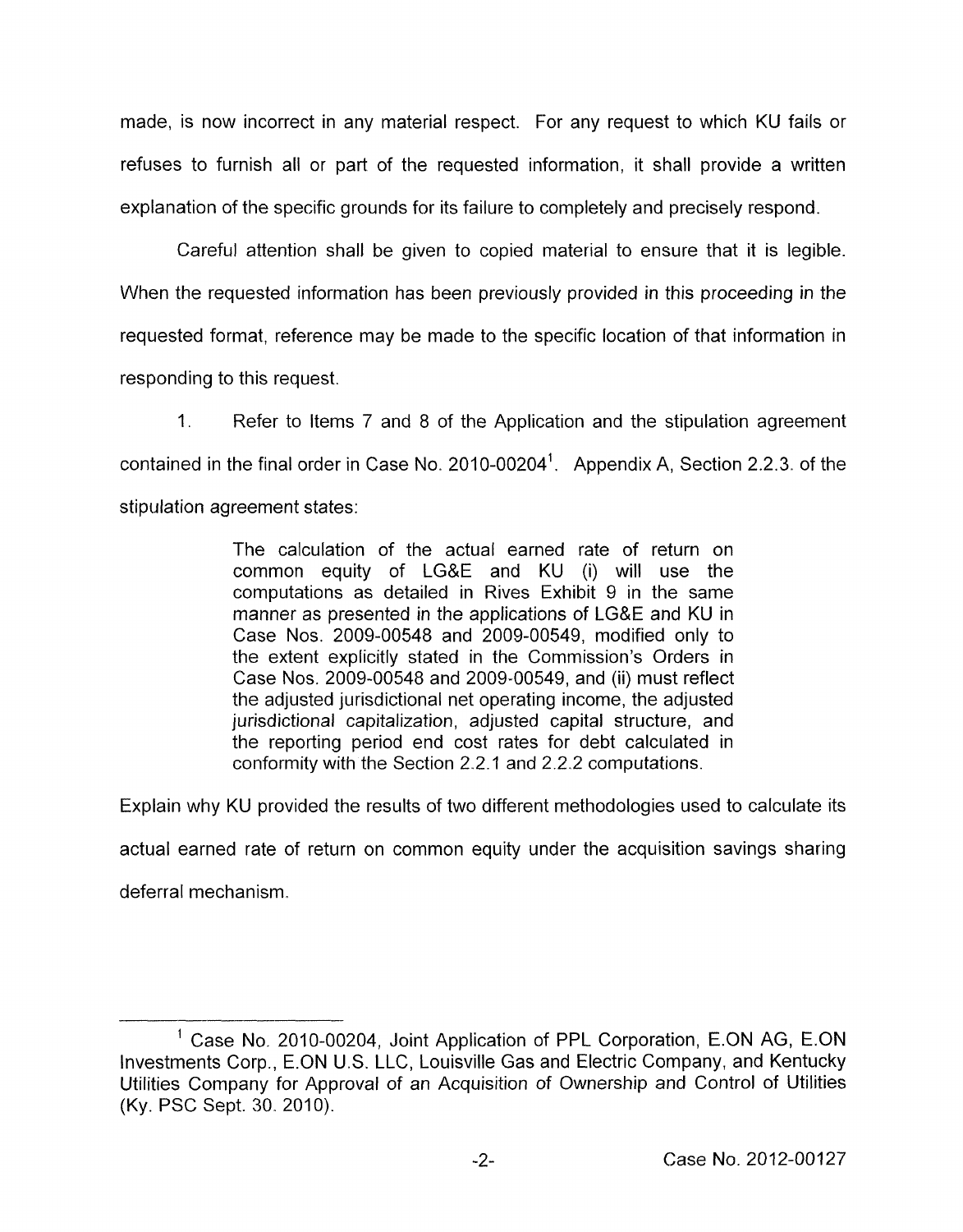2. Refer to Item 8 of the Application at page 6. Explain why KU requests that the Commission issue an Order by June 30,2012.

3. Refer to footnote (a) on Exhibit 1, Reference Schedule 1.03, and footnote (b) on Supplemental Exhibit 1, Reference Schedule 1.03. Confirm that the footnotes should reference ES Form 3.00, Column 5, rather than Column 6

**Jet** 

<sup>l</sup>c∦tilve Director Public Service Commission P. 0. Box 615 Frankfort, Kentucky 40602

**APR 26 2012** 

DATED

cc: Parties of Record